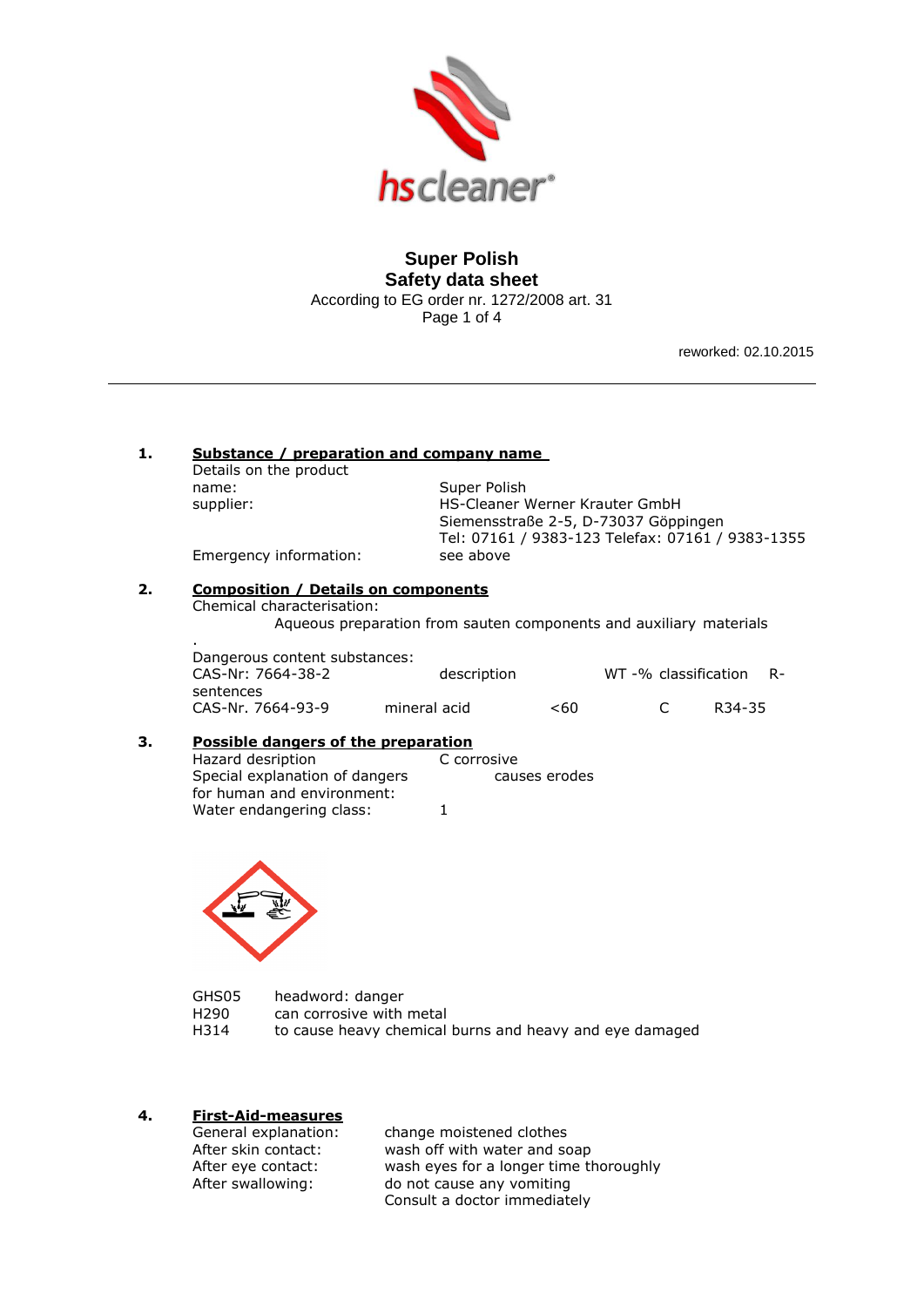

# **Super Polish Safety data sheet**  According to EG order nr. 1272/2008 art. 31

Page 2 of 4

reworked: 02.10.2015

| Suitable deleting means:<br>For safety reasons:<br>Unsuitable deleting means:<br>gasses::<br>poisonous gasses.<br>water. | C02, sand, deleting powder<br>water<br>In the fire case formation of<br>aditional explanation:<br>cool down the endangered containers with jet of                                      |                                                                                                                                                                                                                                                                                                                                                                                                                                                                                                                                                                                                                                                                                                                                                                                                                                                                                                                                                                                                                                                        |
|--------------------------------------------------------------------------------------------------------------------------|----------------------------------------------------------------------------------------------------------------------------------------------------------------------------------------|--------------------------------------------------------------------------------------------------------------------------------------------------------------------------------------------------------------------------------------------------------------------------------------------------------------------------------------------------------------------------------------------------------------------------------------------------------------------------------------------------------------------------------------------------------------------------------------------------------------------------------------------------------------------------------------------------------------------------------------------------------------------------------------------------------------------------------------------------------------------------------------------------------------------------------------------------------------------------------------------------------------------------------------------------------|
|                                                                                                                          | Wear protective clothing<br>Not letting electrolyte reach the sewage system,<br>waters and soil.<br>Soak up with innered absorbent material<br>Disposing of contaminated material duly |                                                                                                                                                                                                                                                                                                                                                                                                                                                                                                                                                                                                                                                                                                                                                                                                                                                                                                                                                                                                                                                        |
| <u>Handling</u><br>dryly<br>Storage:<br>Storage class: VCI: 8                                                            | storage in well locked packages cool and<br>Only use in areas ventilated well<br>No storage with alcalic materials<br>keep containers locked                                           |                                                                                                                                                                                                                                                                                                                                                                                                                                                                                                                                                                                                                                                                                                                                                                                                                                                                                                                                                                                                                                                        |
| Respiratory protection:<br>Hand protection:<br>Eye shield:                                                               | No further details                                                                                                                                                                     | (show Point 7)                                                                                                                                                                                                                                                                                                                                                                                                                                                                                                                                                                                                                                                                                                                                                                                                                                                                                                                                                                                                                                         |
|                                                                                                                          |                                                                                                                                                                                        | <b>Measures for fire-fighting</b><br>Endangering specially by the substance, its waste products of combustion or arising<br>Special protective equipment:<br><b>Accidental release measures</b><br>Person drawee precautions::<br>Environmental precautions::<br>Method of cleaning up / admission:<br>Indications for secure dealing:<br>Indications for the fire and explosion protection:<br>Demands on stocks and containers:<br>Using only containers which are allowed especially for the substance/the product.<br>Providing an acid-resistant floor.<br>Ordinance over combustible liquids-class: none<br><b>Exposure controls and personal protection</b><br>Technical protective measures:<br>Components with limiting values-related job to be supervised:<br>No MAK value fixed (TRGS900):<br>Personal protection equipment::<br>General protection and hygiene notes<br>Keeping away from food and drinks.<br>Wash hands before tracing and after end of work.<br>At aerosol formation<br>impermeable protective gloves<br>Safety goggles |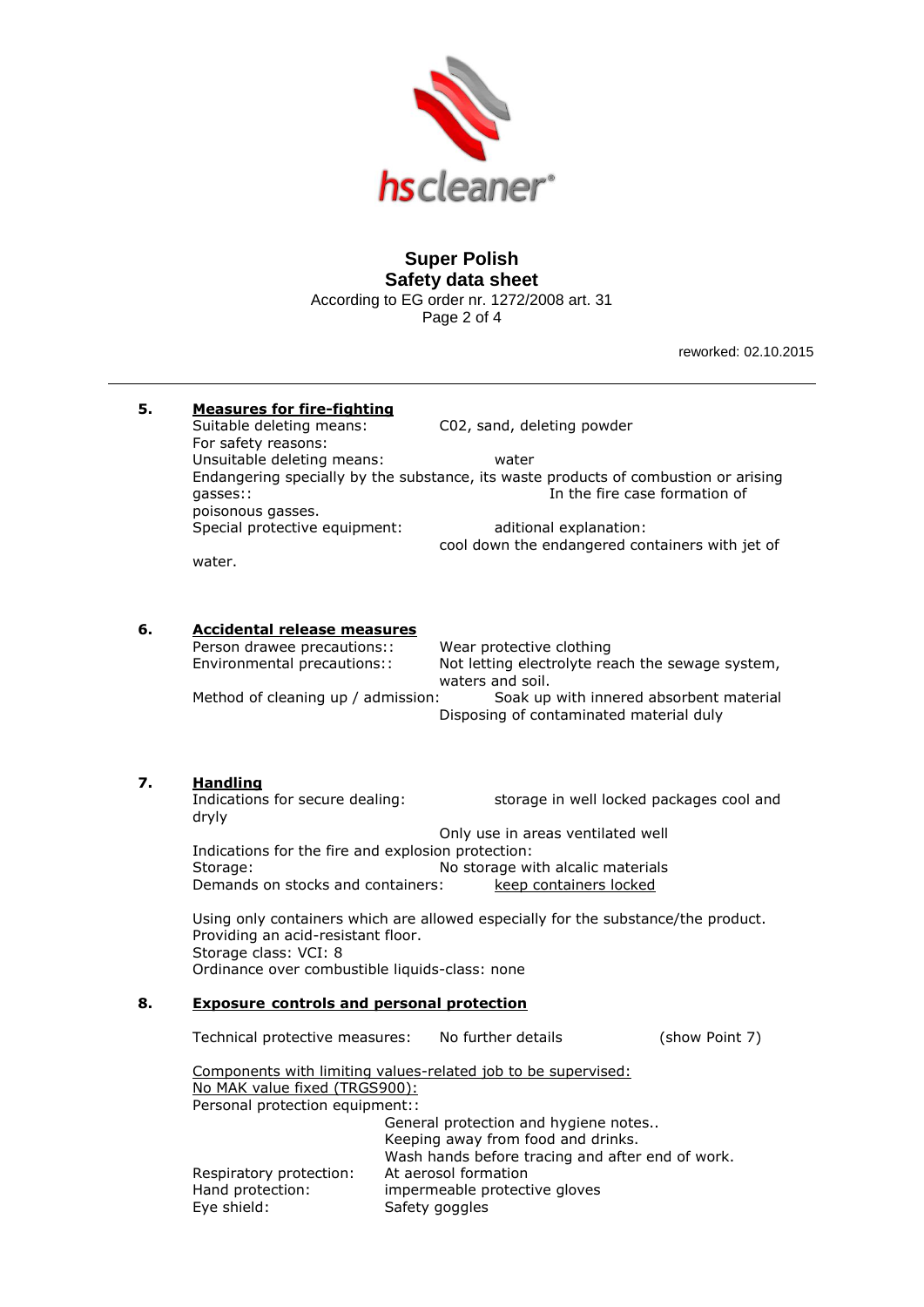

## **Super Polish Safety data sheet**  According to EG order nr. 1272/2008 art. 31 Page 3 of 4

reworked: 02.10.2015

# **9. Physical and chemical qualities**

| Form:   | liauid     |
|---------|------------|
| Colour: | colourless |
| Smell:  | neutral    |

|                        |                   | Value data  | unit               | method            |
|------------------------|-------------------|-------------|--------------------|-------------------|
| Fire point::           |                   | n.a         | °C                 |                   |
| Viscosity:             |                   | n.b         | mm <sup>2</sup> /s |                   |
| Density:               | by $20^{\circ}$ C |             | 1.35               | q/cm <sup>3</sup> |
| Lower Ex-limit:        |                   | n.a         | Vol.%              |                   |
| Upper Ex.limit:        |                   | n.a.        | Vol.%              |                   |
| Solubility into water: |                   | soluble     |                    |                   |
| Condition change:      |                   |             |                    |                   |
| Pourpint:              |                   | n.a         | °C                 |                   |
| Boiling point:         |                   | >100        | °C                 |                   |
| Steam pressure by 20°C |                   | n.b.        |                    | mbar              |
| PF-value data by 20°C  |                   | strong acid |                    |                   |
|                        |                   |             |                    |                   |

## **10. Stability and reactivity**

Conditions to be avoided: Substances to be avoided: base Dangerous decomposition products: No decomposition with intended application

## **11. Details on toxicology**

Classification is carried out according to a conventional method Additional toxicological notes: In the case of appropiate handling and intended use the product does not cause effects injurious to health.

## **Signs and symptoms:**

Longer or repeated contact with the product impairs the natural skin back greasing and leads to draining the skin. Product splashes can cause provoking to the eye and reversible damage

#### **12. Details on ecology**

Endangering water class: 1 (Self classification) Concentrate into drains, waters and soil to arrive do not leave.

#### **13. Indication for the disposal**

| Product Recommendation: | Not having reached the sewage system                                                |
|-------------------------|-------------------------------------------------------------------------------------|
|                         | not disposing together with domestic garbage untreatedly                            |
|                         | Disposing normally after neutralization on /(pH) 7.                                 |
| Waste key:              | 52102 organic acids                                                                 |
| Uncleaned packing:      |                                                                                     |
| Recommendation:         | Empty containers have to be disposed in accordance with<br>the official regulations |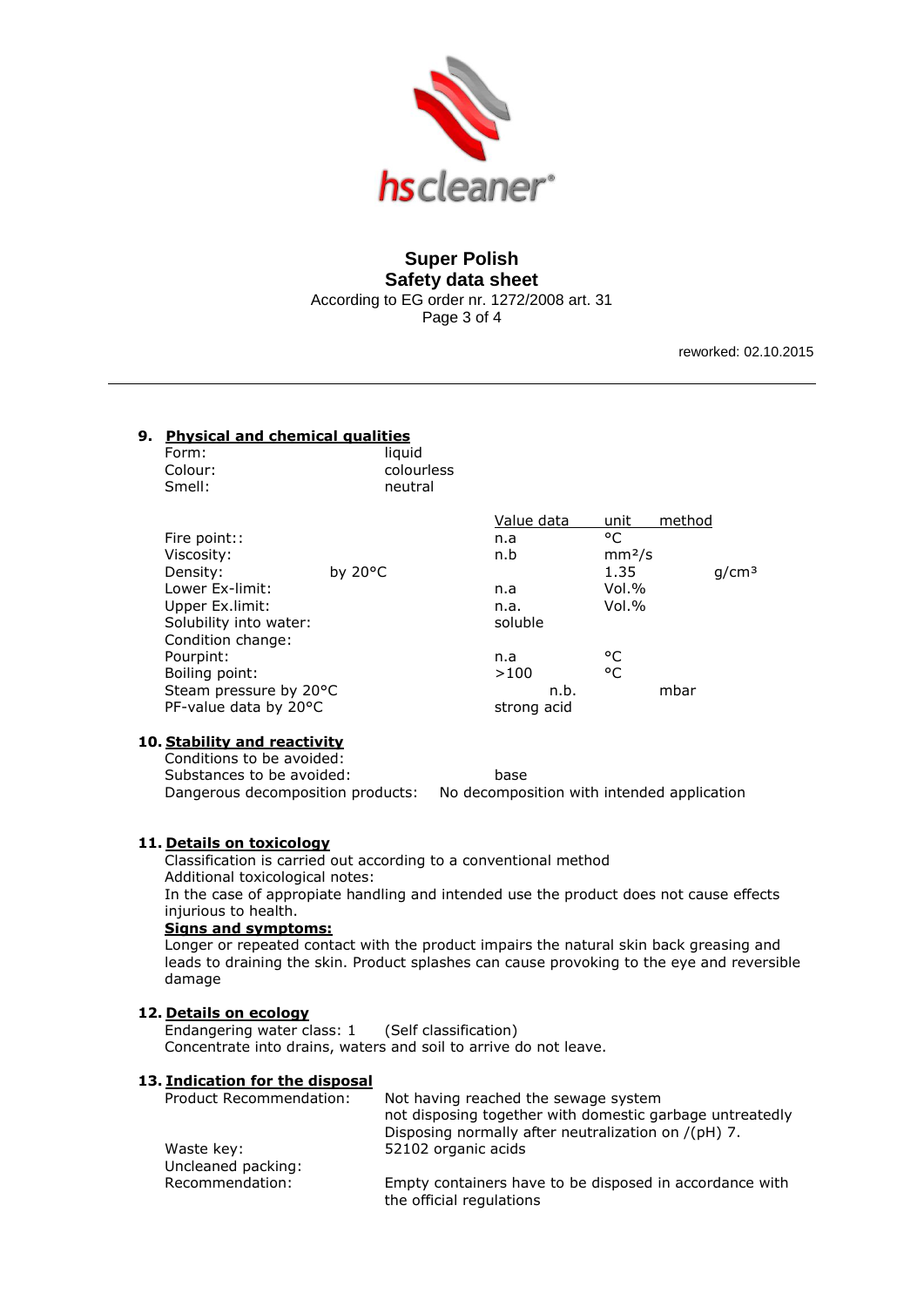

# **Super Polish Safety data sheet**  According to EG order nr. 1272/2008 art. 31

Page 4 of 4

reworked: 02.10.2015

#### **14. details on the transportation:** Transport only according to the transportation regulations for road (ADR),rail (RID), see (IMDG) u. Air (ICAO/IATA) land transport ADR/RID and GGVS/GGVE (international/national) ADR/RID-GGVS/E Class: 8 Figure / letter: 17c UN-number: 1805 Designation of the property contains See ship transport IMDG / GGV-see IMDG / GGV see-class: 8 PG 8204 EmS-Nr:: 8-08 MFAG 700 Marine pollutant mo UN-number: 1805 Correctly technic. name Packaging group: III

## **15. Regulation**

## **Identification to EU guidelines (Hazardous materials ordinance)**

| Classification letter and danger name of the product: | acidly          |
|-------------------------------------------------------|-----------------|
| Danger-determining components for labeling:           | Phosphoric acid |

| R-Set: | 34/35 | Chemical burn                                                                  |
|--------|-------|--------------------------------------------------------------------------------|
| S-Set: | 24/25 | Avoid eye- and skincontact                                                     |
|        | 26    | Contact with the eyes thoroughly rinse off with water and<br>consult a doctor. |
|        | 36/39 | wear protective clothing and a face mask during the work                       |

#### **Special identification:**

| National regulations                                                                     |
|------------------------------------------------------------------------------------------|
| Hazardous materials ordinance                                                            |
| Classification after GefStoffV: Appendix II Nr: (only at deviation of EU classification) |
|                                                                                          |

Indications for the occupation restriction:

Incident regulation: n.a.

Data after the water conservation law Water endangerment class:1

Data to the immission control: **TA-air: Class I: 0% class II: 0% class III: 0%**